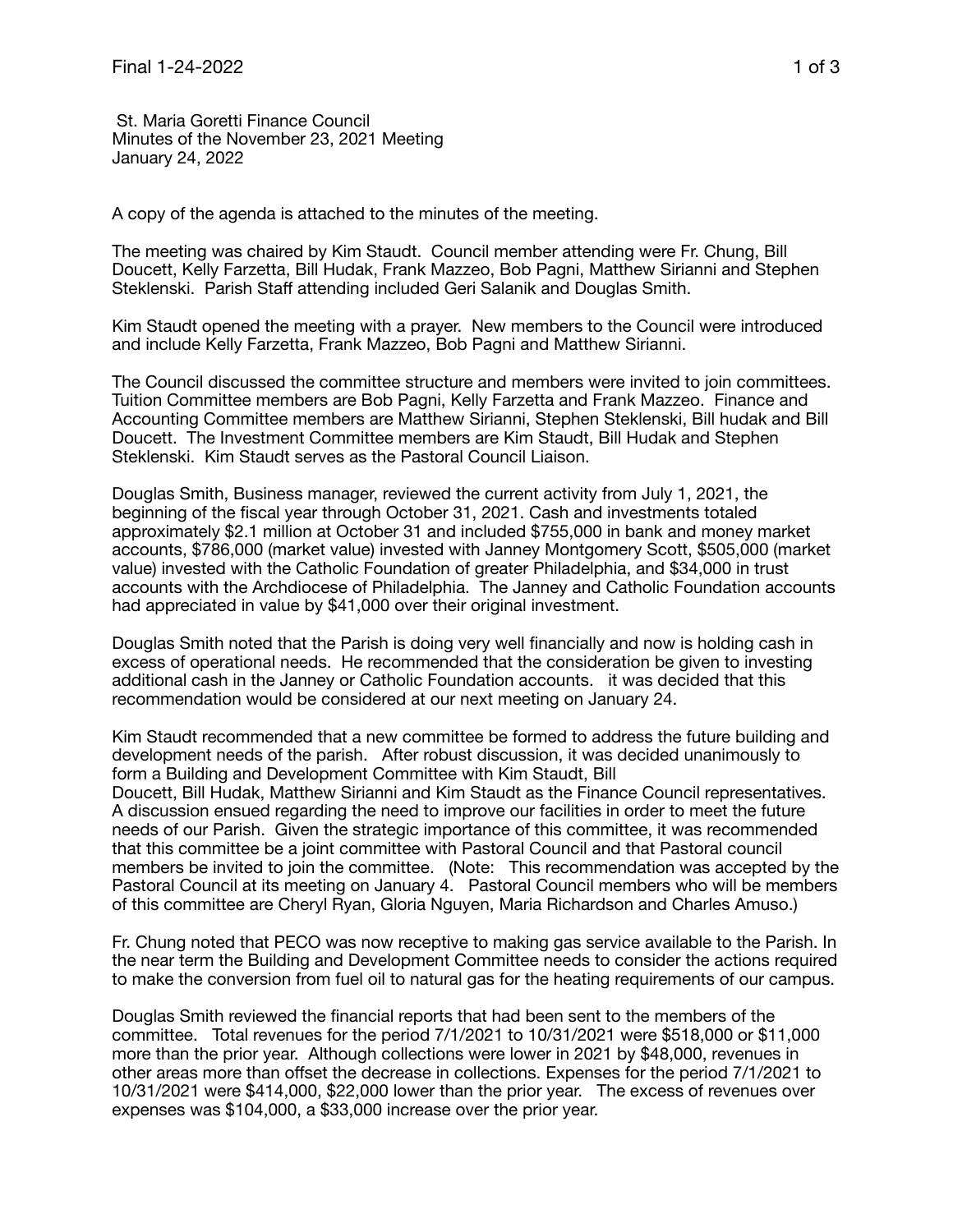The Committee discussed the Educational Trust Fund. Fr. Chung noted that for this fiscal year all financial assistance provided to families would come from the Trust Fund. Per student subsidies to our Parish's children enrolled in local Catholic schools would continue to be provided by the Parish out of operating funds. Subsidies to schools for this fiscal year will total \$112,750 for 102 students. Assistance to families totals \$27,658. The balance in the Trust fund at 10/31/2021 was \$147,793.

Fr. Chung discussed the need to have an endowment fund to support Catholic high school education; presently the Parish's financial assistance is limited to elementary and middle school programs provided by parish and regional schools. The Building and Development Committee will consider establishing an endowment fund and fundraising campaign for high schools.

Douglas Smith briefly reviewed the Building & Facilities Report that had been sent to the committee members in advance.

Fr. Chung closed the meeting with a prayer.

Subsequent to the meeting, FR. Chung noted a scheduling conflict with our March 15 meeting. The March meeting was moved to March 21.

Future meeting dates: January 24 March 21 May 17